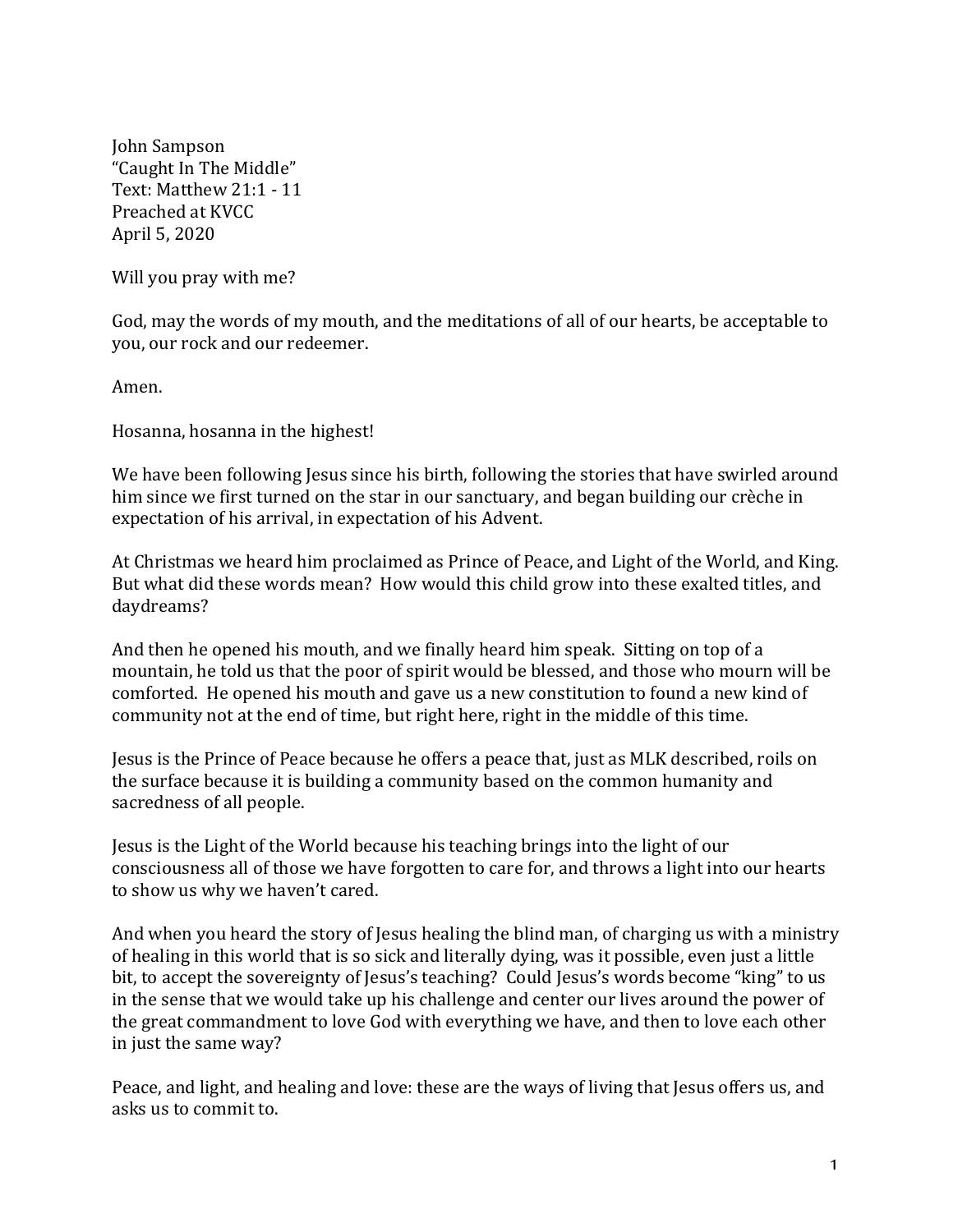And for a moment we do.

That is what today's story is all about: that one beautiful moment when we can feel like the gospel, the good news, might just be within our grasp, finally, after all of the millennia of waiting, maybe, just maybe, our world can change, and be different.

And how might we respond?

Would we shout out, "Open the gates, and let this new world in?"

Would we wave green branches, filled with life, to celebrate?

Would we shoot off fireworks, and call a holiday, a holy day?

Would we crowd the streets to be able to just catch just a glimpse of the teacher who showed us how this dream of all dreams could be made real?

Would we too say hosanna, hosanna in the highest?

My favorite moment in all of the operas I have seen is the ending of Wagner's opera Das Rheingold. In those final moments the gods have secured their new home, tricked the evil giants, released a cursed ring, and now triumphantly enter their castle together and united. It is a moment of dreams realized, and hopes come true.

And then it happens.

From offstage, from down below, comes the song of the Rheinmaidens whose gold had been stolen, and they announce that the story isn't over, and that all of the hopes and dreams of the gods will be shattered, and turned to dust.

At the moment when our hearts can embrace our teacher's vision of a life, and a world, founded on true blessing, as we say within our souls the great hosannas, as we triumphantly approach the gates of love, can you hear it?

It starts out soft, because it comes from far away.

But it' unmistakable; it's the sound of another procession, a procession coming from the west, an imperial parade that carries with it dreams of peace, but peace attained through violence and control. It carries with it an embrace of sovereignty, not the sovereignty of healing and of love, but of a political system that accepts the oppression of millions as a given from a god that looks exactly like the Emperor.

Jerusalem, the place we have come to, the place Jesus has led us, is the meeting place of these two processions. I call this place Jerusalem, but I could also call it our human heart. Because it is within us that the competing powers of compassion and selfishness meet; it is